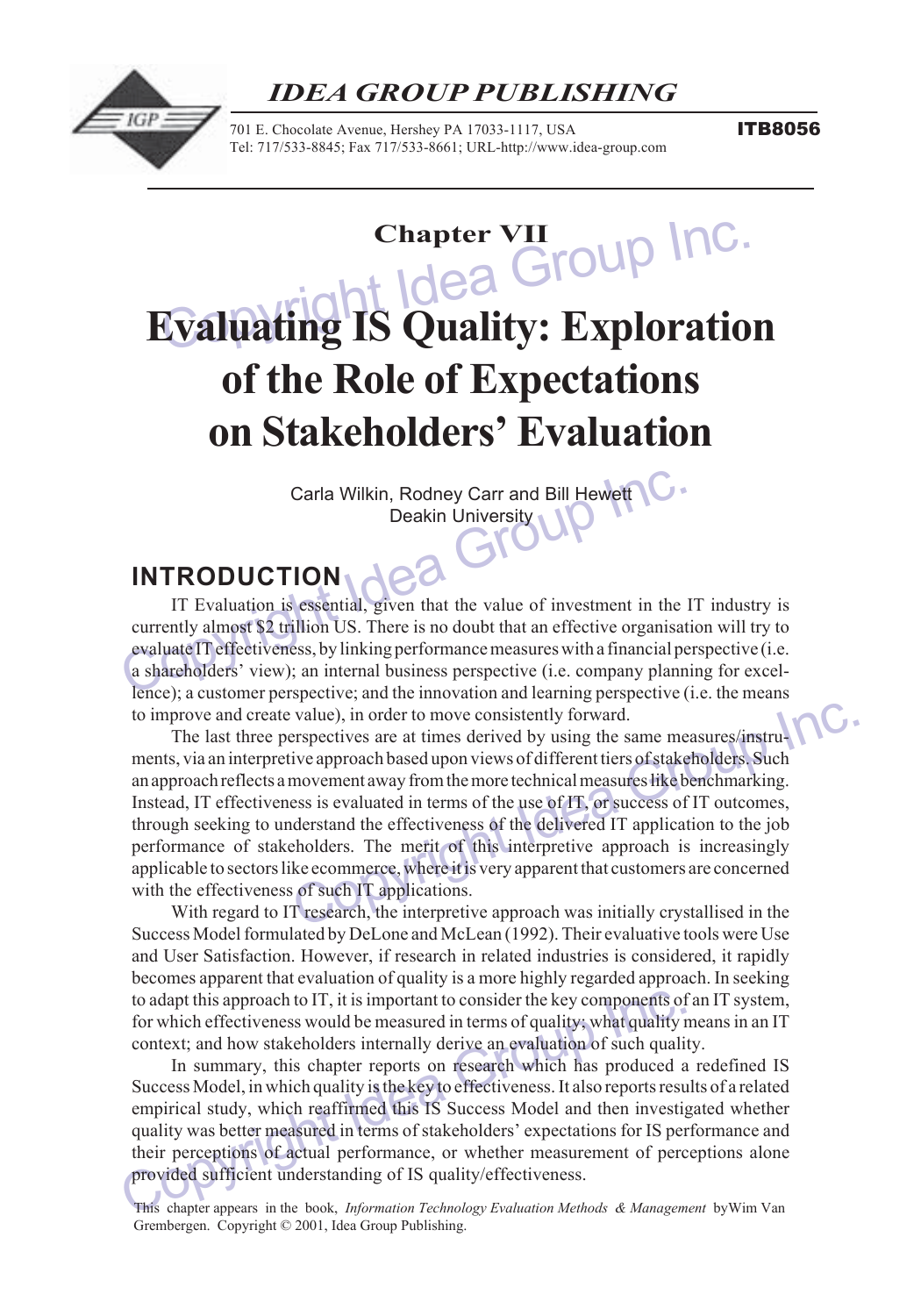## **BACKGROUND: QUALITY AS THE DETERMINANT OF IS SUCCESS/EFFECTIVENESS**

For all the time of their study (1981-88), 11 ISBN 1 a static phenometron. Problems<br>as IS has increasingly been recognised by corporate leaders as a service function<br>oved from the mainframe era to a more decentralised appr Although DeLone and McLean's (1992) work reflected published research about delivered IS at the time of their study (1981-88), IT isn't a static phenomenon. Problems have arisen as IS has increasingly been recognised by corporate leaders as a service function. IS have moved from the mainframe era to a more decentralised approach in which computing and communication technologies merge to deliver an ubiquitous IS service over local and wide area networks. Via inter- and intra- organisational communication and information systems, where LANs, EDI and end-user computing prevail (Browning, 1994; Cattell, 1994; Drucker, 1988; Harris 1996; Phillipson, 1994; Violino and Hoffman, 1994; Ward and Griffiths, 1995), IS has become regarded as the instrument or service by which an organisation can gain or retain a comparative or competitive advantage. DeLone and McLean's model, which focused upon the stakeholders' use and feelings of satisfaction as the means to evaluate IS effectiveness, may have been relevant when IS success was so aligned to efforts by the IS department. Now the diffusion of IS within and between organisations is much wider and thus its role must be evaluated with a more business-oriented approach via stakeholders' views of IS capacity to accurately accommodate input and output data, in the performance of their jobs.

The set of their jobs.<br>
In seeking an alternative approach by which to evaluate IS success/ef<br>
seemed pertinent to reconsider DeLone and McLean's own words. Given they<br>
quality for framing the system and information compon In seeking an alternative approach by which to evaluate IS success/effectiveness, it seemed pertinent to reconsider DeLone and McLean's own words. Given they used the term quality for framing the system and information components, this was the next point of consideration. Was it preferable and/or achievable to measure quality directly rather than through surrogates like use and user Satisfaction? Is there in fact a difference between satisfaction and quality? What does the term quality mean when it is used as a measure of effectiveness?

#### **DeLone and McLeanís IS Success Model**

Success/effectiveness? How do stakeholders derive an internal measure of this quality/<br>
effectiveness?<br> **DeLone and McLean's IS Success Model**<br>
Historically, in evaluating IT effectiveness, the key paradigm has been DeLone Historically, in evaluating IT effectiveness, the key paradigm has been DeLone and McLeanís Success Model. Despite calling this taxonomy a success model, what was claimed to be evaluated was the "output variable  $-$  IS success or MIS effectiveness" (DeLone and McLean 1992 p61). In that context, effectiveness was equated to influence and defined (following Mason 1978 p227) as the "hierarchy of events which take place at the receiving end of an information system which may be used to identify the various approaches that might be used to measure output at the influence level." Such events included receipt and evaluation of information as well as its application. The existence of an IS is fundamental to this work, but the term information system is not actually defined by DeLone and McLean, although it is consistent with their work for IS to "be defined in terms of its function and structure: it contains people, processes, data models, technology, formalised language in a cohesive structure which serves some organisational purposes or function" (von Hellens 1997 p802).

formalised language in a cohesive structure which serves some organisational<br>function" (von Hellens 1997 p802).<br>DeLone and McLean's (1992) IS Success Model (see Figure 1 belove<br>complete and coherent, yet conceptual depicti DeLone and McLean's (1992) IS Success Model (see Figure 1 below) offered a complete and coherent, yet conceptual depiction of the interdependent success components in an information system. Based upon a study of IS research and literature, they defined the evaluation of IS success in terms of six components, wherein the key for measuring effectiveness was postulated to be use and user satisfaction, with reference to the system and information so provided.